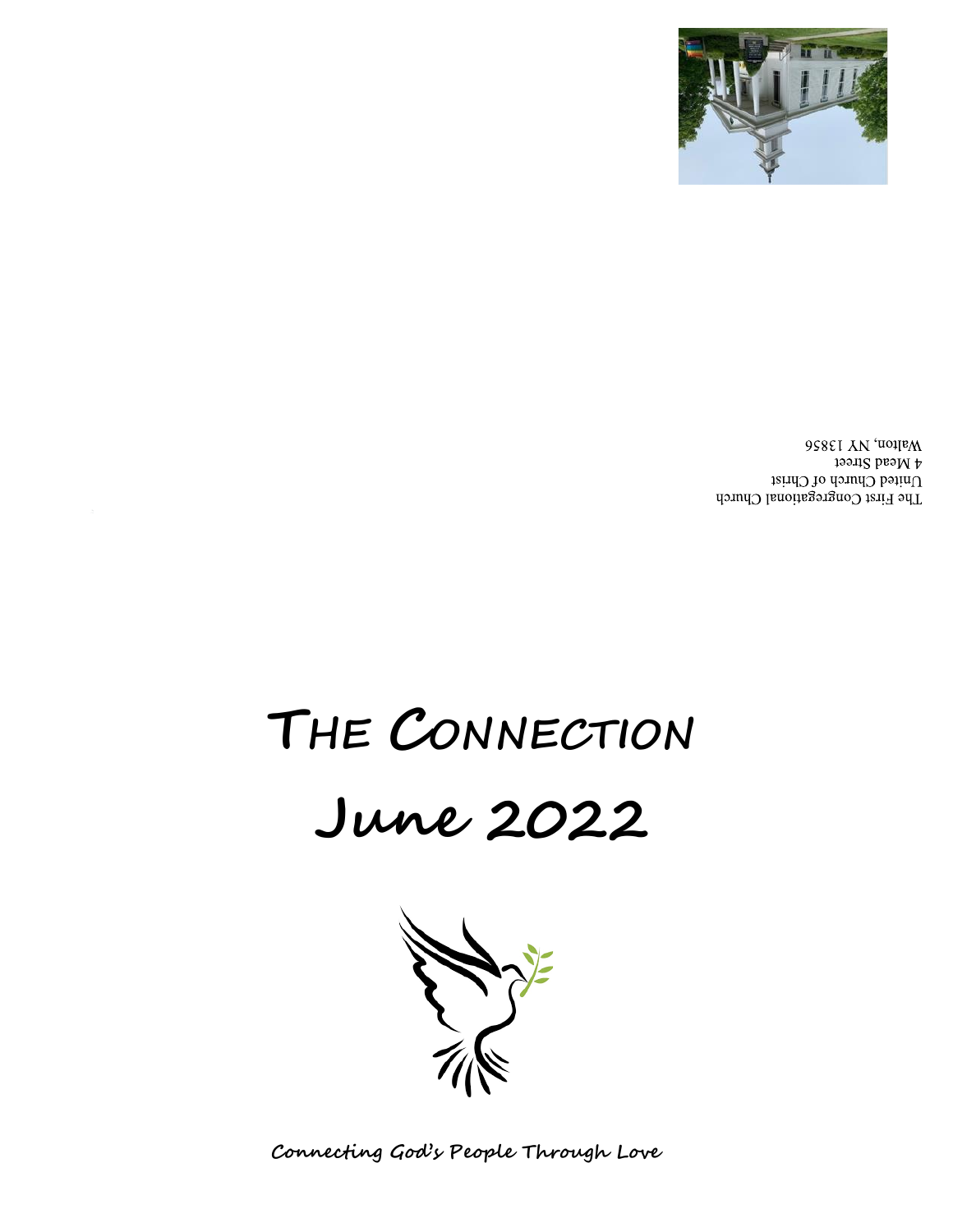| <b>June 2022</b>                                                                                                    |                                                             |         |              |                |                                                                                    |                                             |  |  |
|---------------------------------------------------------------------------------------------------------------------|-------------------------------------------------------------|---------|--------------|----------------|------------------------------------------------------------------------------------|---------------------------------------------|--|--|
| Sunday                                                                                                              | Monday                                                      | Tuesday | Wednesday    | Thursday       | Friday                                                                             | Saturday                                    |  |  |
|                                                                                                                     |                                                             |         | $\mathbf{1}$ | $\overline{2}$ | $\overline{3}$<br>Elijah's Closet<br>$10-2$                                        | $\overline{4}$<br>Elijah's Closet<br>$10-2$ |  |  |
| 5 Pentecost Sunday<br>Worship 10 AM<br>Communion                                                                    | 6                                                           | 7       | 8            | 9              | 10<br>Elijah's Closet<br>$10-2$                                                    | 11<br>Elijah's Closet<br>$10-2$             |  |  |
| 12 First Sunday<br>after Pentecost<br>Worship 10 AM<br><b>Deacons Mtg.</b><br><b>Trustees Mtg.</b><br>after service | 13                                                          | 14      | 15           | 16             | 17<br>Elijah's Closet<br>$10-2$                                                    | 18<br>Elijah's Closet<br>$10-2$             |  |  |
| 19 Second Sunday<br>after Pentecost<br>Worship 10 AM<br><b>Christian Ed.</b><br>Mtg. after<br>service               | 20<br><b>Church In</b><br>Society Mtg.<br>$6:30$ $@$ Church | 21      | 22           | 23             | 24<br>Elijah's Closet<br>$10-2$<br>Prudential<br><b>Board Mtg 3:30</b><br>via Zoom | 25<br>Elijah's Closet<br>$10-2$             |  |  |
| 26 Third Sunday<br>after Pentecost<br>Worship 10 AM                                                                 | 27                                                          | 28      | 29           | 30             |                                                                                    |                                             |  |  |

### **Celebrations**

These are the Birthdays and Anniversaries of members and friends of our church family. If you know someone on the list who's having a birthday or anniversary, feel free to send that person a card. Even if you don't know anyone on the list, feel free to send any celebrant a card

More importantly, strive to hold each of these people up in prayer on the anniversary of their birth or marriage. For any additions or corrections, please call the church office at 607-865-4066, or email the secretary at [secretary@uccwalton.com.](mailto:secretary@uccwalton.com)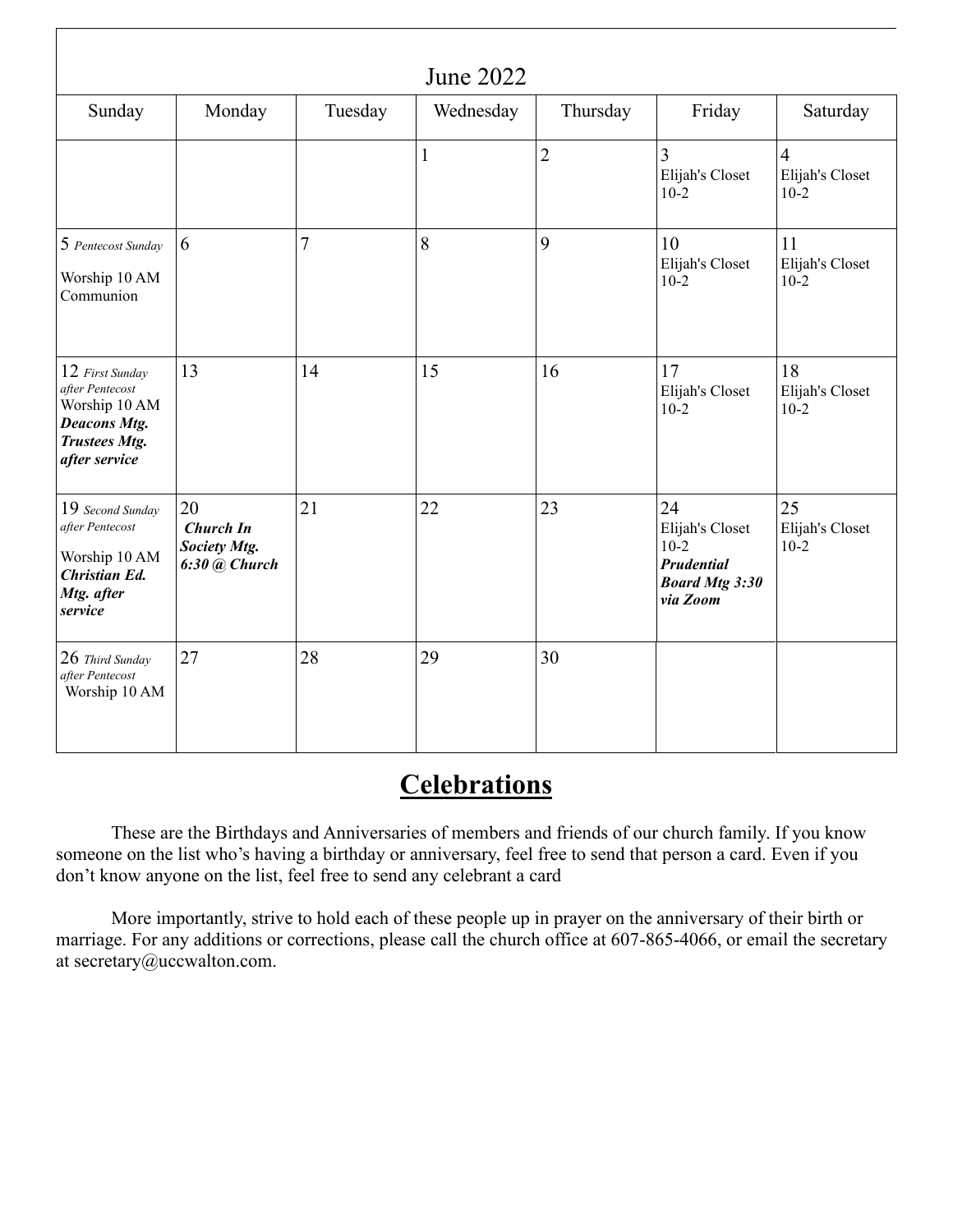## **Revised Common Lectionary**

The readings used at our weekly worship service and in most Mainline Protestant Churches and in Roman Catholic Churches are from a list of assigned readings known as The New Revised Common Lectionary. In our Congregational tradition, pastors are encouraged to use the assigned readings but it is not mandatory.

I personally prefer to follow the readings and I mainly focus on the Gospel lessons for my meditation. It gives me and you a structure through which we can study and learn from the teachings of the scripture of the Word (Logos) of God in our midst.

| Date                                               | $1st$ Reading                                           | Alternate 1 <sup>st</sup>                  | $2nd$ Reading                                | Gospel                            |  |
|----------------------------------------------------|---------------------------------------------------------|--------------------------------------------|----------------------------------------------|-----------------------------------|--|
| and Psalm                                          |                                                         | Reading and Psalm                          |                                              |                                   |  |
| Day of Pentecost<br>June 5, 2022                   | *Acts 2:1-21<br>or<br>Genesis 11:1-9                    | Psalm 104:24-34,<br>35 <sub>b</sub>        | Romans<br>$8:14-17$<br>or<br>Acts 2:1-<br>21 | <u>John 14:8-17,</u><br>$(25-27)$ |  |
| June 12, 2022<br>First Sunday after Pen-<br>tecost | Proverbs 8:1-<br>4, 22-31<br>Psalm 8                    |                                            | Romans<br>$5:1-5$                            | John 16:12-15                     |  |
| June 19, 2022<br>Second Sunday after<br>Pentecost  | 1 Kings 19:1-4,<br>$(5-7), 8-15a$<br>Psalm 42 and<br>43 | Isaiah 65:1-9<br>Psalm 22:19-28            | Galatians<br>$3:23-29$                       | Luke 8:26-39                      |  |
| June 26, 2022<br>Third Sunday after<br>Pentecost   | 2 Kings 2:1-2,<br>$6 - 14$<br>Psalm 77:1-2,<br>11-20    | 1 Kings 19:15-16,<br>$19 - 21$<br>Psalm 16 | Galatians<br><u>5:1, 13-25</u>               | Luke 9:51-62                      |  |

The readings for March: (You are encouraged to read them as well)

### **From the Treasurer**

#### **April Offering Information**

Monthly amount needed to meet the yearly budget of \$85,325: \$7,110

April Offering: **\$3,337**

Many thanks to all of you for not only your money but your time and talents.

*Marc*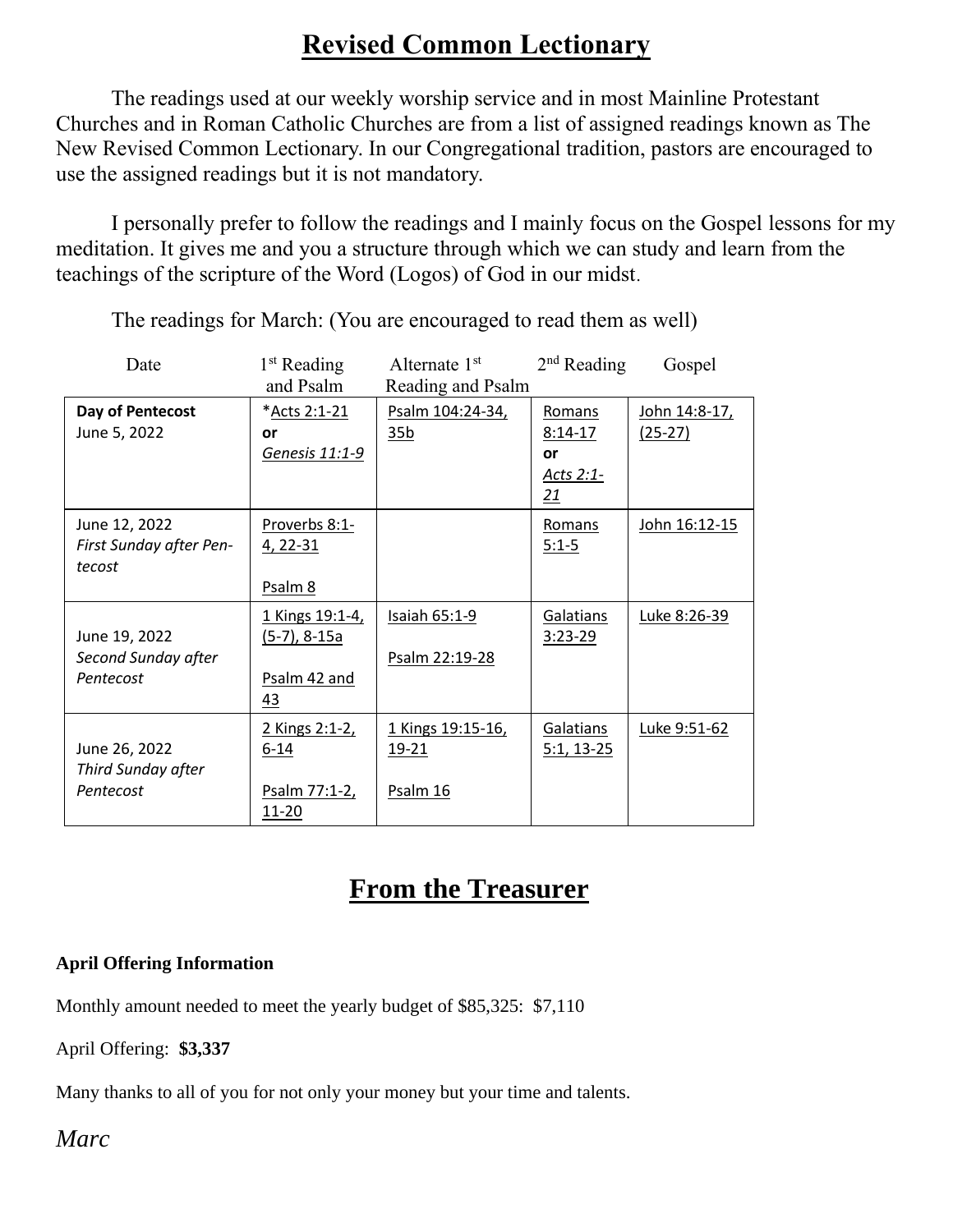# **Moderator's Message**

June is traditionally a month of joyous celebration as we look forward to sharing in significant life events such as weddings and graduations. Summer weather provides for outdoor gatherings and family picnics as we honor our dads on Father's Day. And Mother Nature is in full bloom with fragrant blossoms and beautiful greenery. But many of us may be struggling to feel joy amid current world events. The continued warfare in Ukraine; a hate crime in Buffalo, a resurgence of the COVID virus, social and political division…

Brothers and sisters in faith know that the church brings hope, and the United Church of Christ is at work, demonstrating that God is still speaking**.**

**UCC issues appeal for Ukraine, calls on U.S. to provide humanitarian aid** by **Connie Larkman** | published on Mar 1, 2022

The United Church of Christ is issuing an appeal for the people of Ukraine and will be working with global partners to assist vulnerable communities within that country.

"Members of the United Church of Christ are joining the global community to respond to the events unfolding in Ukraine," said the Rev. Karen Georgia Thompson, associate general minister, Wider Church Ministries and Global Operations." We are praying earnestly for peace and for the hundreds of thousands of people displaced by the war. And, we are adding our resources to ensure that all can have access to safety and shelter as the fighting escalates."

The UCC, through Global H.O.P.E. and Global Ministries, will be collaborating with **ACT Alliance** and the **Reformed Church of Hungary** (RCH) to bring aid to Ukraine. RCH is responding to the situation in the war-torn country through its agency, **Hungarian Reformed Church Aid**. That group has been offering humanitarian assistance since Russian troops first attacked Ukraine on Feb. 24. It's working with elderly and other vulnerable communities inside the country who have not been able to leave, including immigrants and migrant populations who are experiencing difficulties crossing into other European countries. HRCA is also working with refugees who are leaving the country.

Gifts to the **[UCC Ukraine Emergency Appeal](https://www.ucc.org/global-h-o-p-e/ukraine-emergency-appeal/)** will provide shelter, food and other care to war refugees and internally displaced people. It also will help refugees and asylum seekers from African, Middle Eastern and other countries who had sought refuge in Ukraine and now are twice displaced, as well as other citizens of more than 125 countries living in Ukraine.

"We are also appealing to the United States government by way of an action alert," Thompson added. The UCC's advocacy office in Washington, D.C., is encouraging people through [this action alert](https://p2a.co/OKUfu7z) to urge the Biden administration to bolster support for Ukrainians by: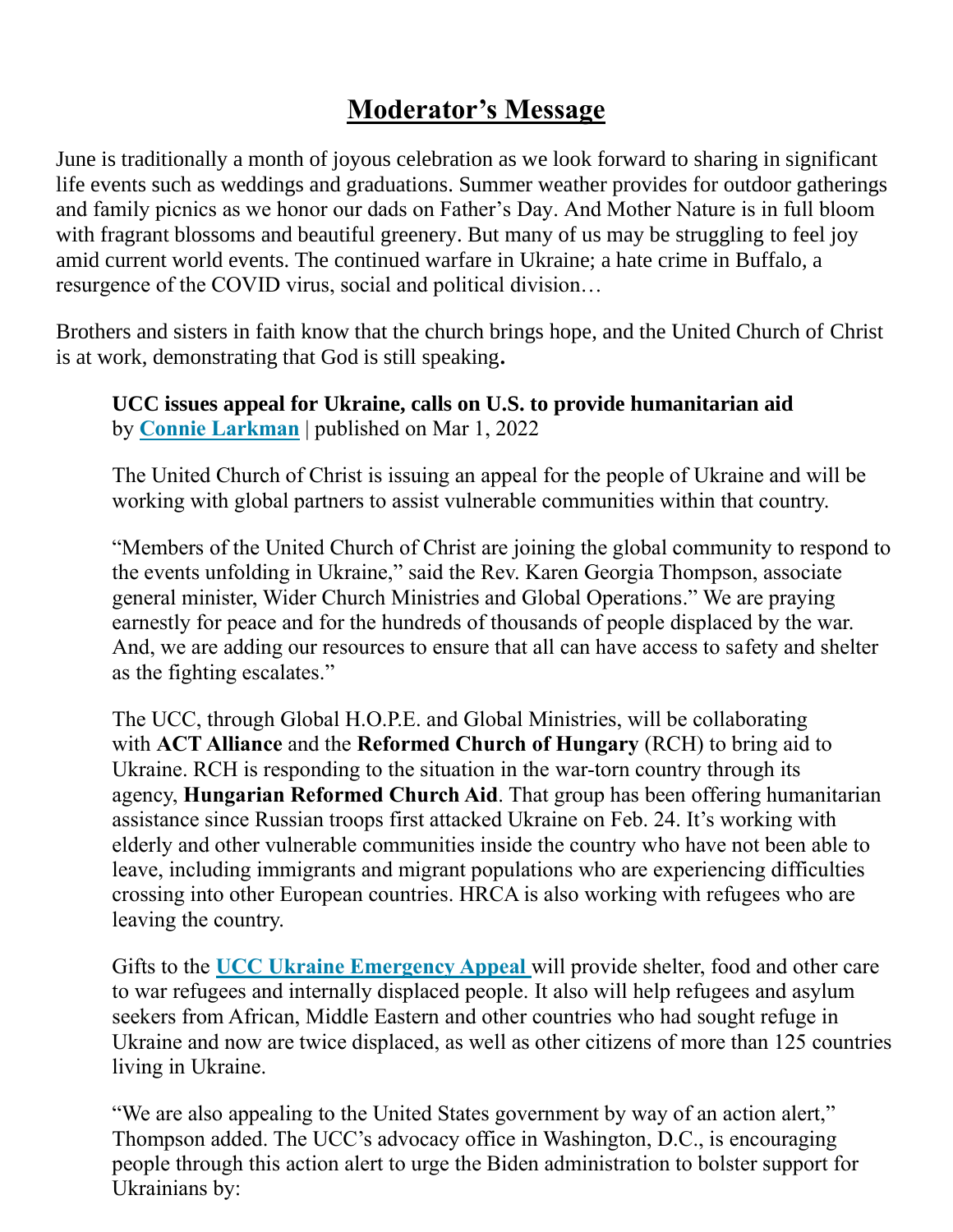- Providing significant humanitarian assistance, both in terms of financial support and operational personnel.
- Rebuilding a robust, well-resourced refugee program that can effectively process refugees from a variety of regions across the globe, including Ukraine.
- Designating Ukraine for Deferred Enforced Departure (DED) or Temporary Protected Status (TPS) to protect Ukrainians already in the U.S.
- Granting Special Student Relief (SSR) to allow eligible students from Ukraine to remain in the U.S.

"We continue today, praying for Ukraine, for peace and for the many displaced people now on the move," Thompson said. "We give thanks for the host countries providing refuge and for the humanitarian aid being made available."

For this June, I offer the Prayer for Peace, also known as the Prayer of St. Francis of Assisi:

Lord, make me an instrument of your peace: where there is hatred, let me sow love; where there is injury, pardon; where there is doubt, faith; where there is despair, hope; where there is darkness, light; where there is sadness, joy. O divine Master, grant that I may not so much seek to be consoled as to console, to be understood as to understand, to be loved as to love. For it is in giving that we receive, it is in pardoning that we are pardoned, and it is in dying that we are born to eternal life.

May you find joy in your June celebrations.

Diane Meredith